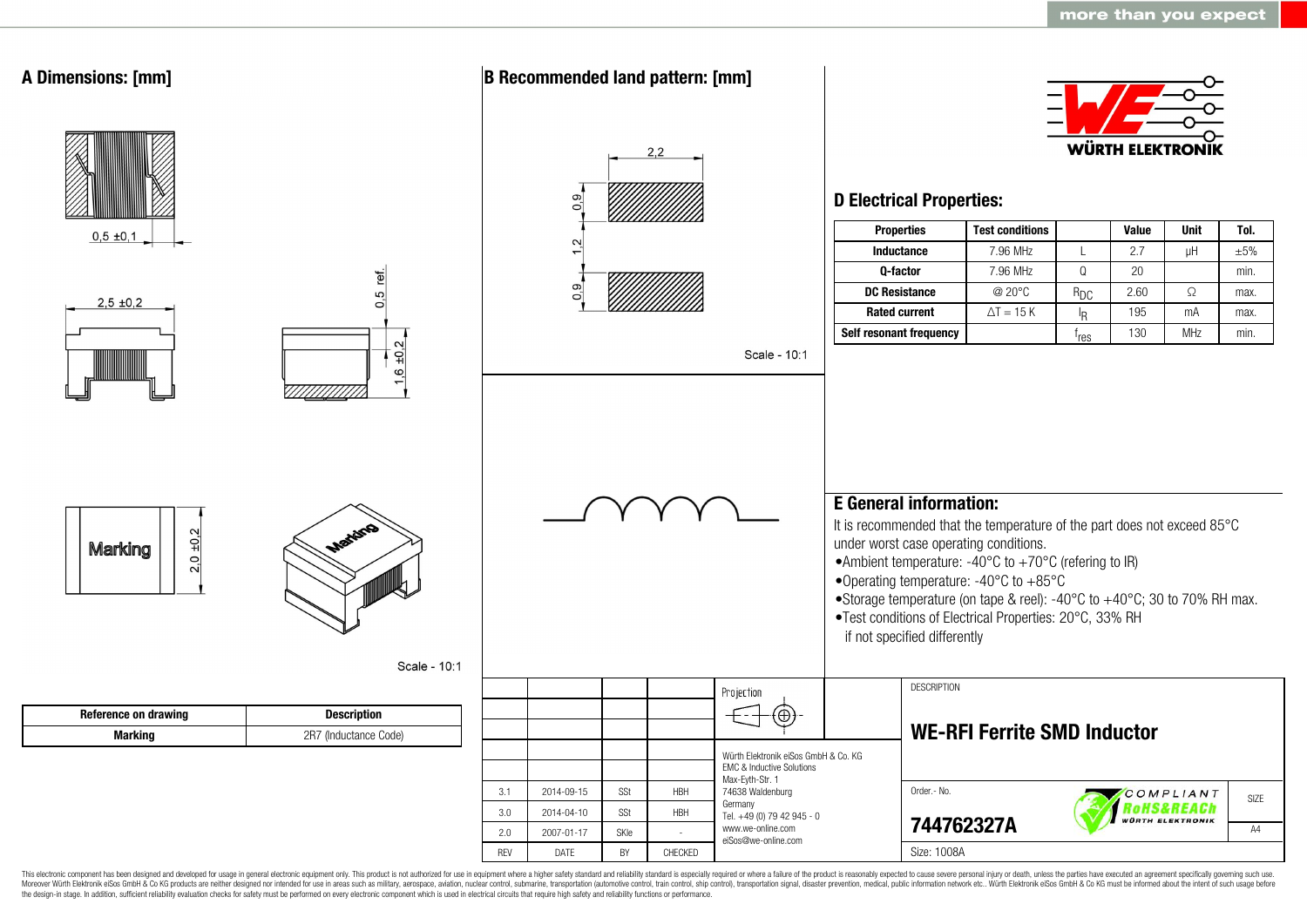

This electronic component has been designed and developed for usage in general electronic equipment only. This product is not authorized for use in equipment where a higher safety standard and reliability standard as espec Moreover Würth Elektronik eiSos GmbH & Co KG products are neither designed nor intended for use in areas such as military, aerospace, aviation, nuclear control, submarine, transportation (automotive control, ship control), the design-in stage. In addition, sufficient reliability evaluation checks for safety must be performed on every electronic component which is used in electrical circuits that require high safety and reliability functions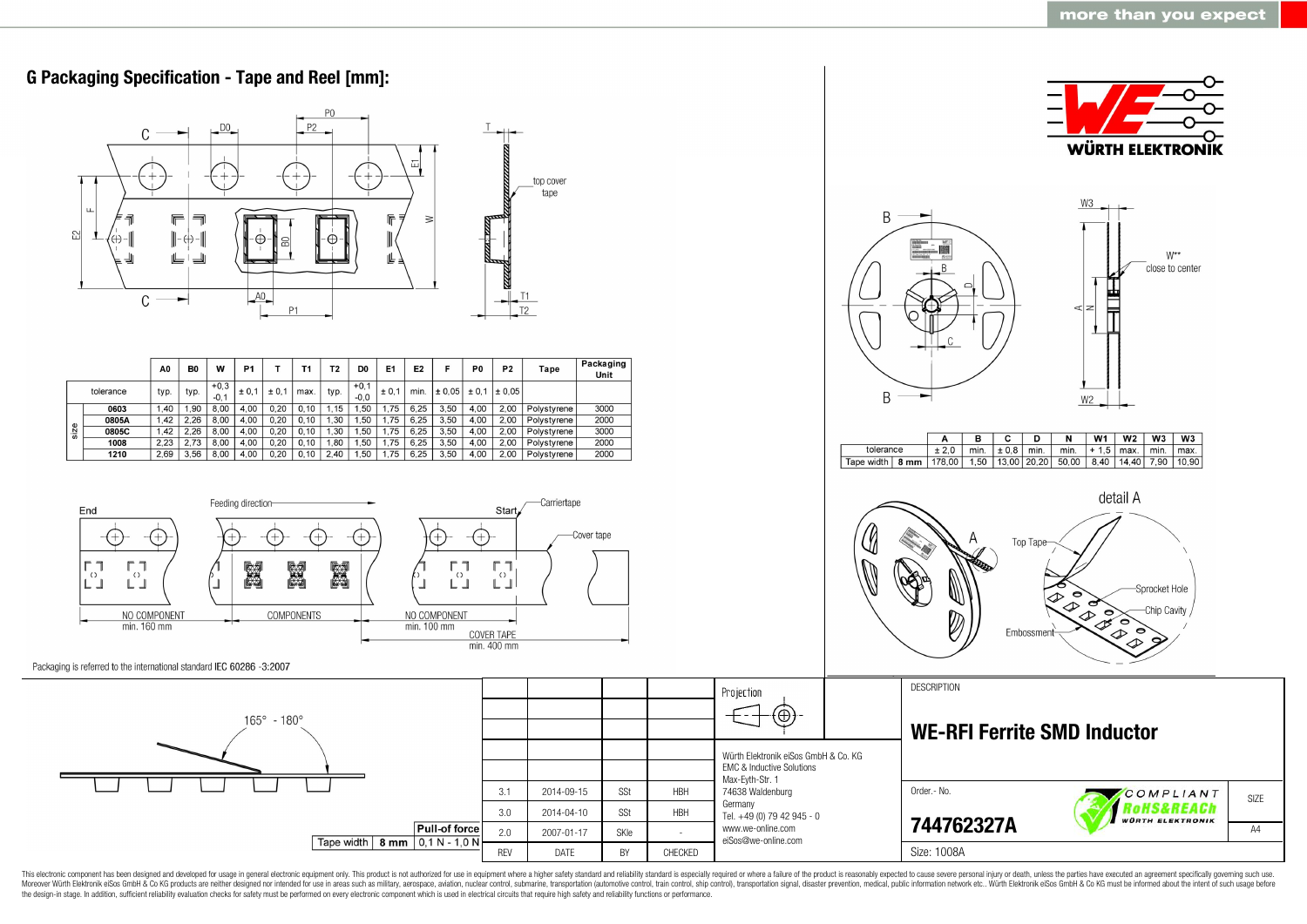### **H Soldering Specifications:**





# **H1: Classification Reflow Profile for SMT components: H2: Classification Reflow Profiles**

| <b>Profile Feature</b>                                                                                                                        | <b>Pb-Free Assembly</b>                             |
|-----------------------------------------------------------------------------------------------------------------------------------------------|-----------------------------------------------------|
| Preheat<br>- Temperature Min (T <sub>smin</sub> )<br>- Temperature Max (T <sub>Smax</sub> )<br>- Time $(t_s)$ from $(T_{smin}$ to $T_{smax})$ | $150^{\circ}$ C<br>$200\degree C$<br>60-120 seconds |
| Ramp-up rate $(T_1$ to $T_P$ )                                                                                                                | 3°C/ second max.                                    |
| Liquidous temperature $(T1)$<br>Time $(tl)$ maintained above T <sub>I</sub>                                                                   | $217^{\circ}$ C<br>60-150 seconds                   |
| Peak package body temperature $(Tp)$                                                                                                          | See Table H <sub>3</sub>                            |
| Time within 5°C of actual peak temperature $(t_n)$                                                                                            | 20-30 seconds                                       |
| Ramp-down rate $(T_P$ to $T_I$ )                                                                                                              | $6^{\circ}$ C/ second max.                          |
| Time 25°C to peak temperature                                                                                                                 | 8 minutes max.                                      |

refer to IPC/JEDEC J-STD-020D

## **H3: Package Classification Reflow Temperature**

|                         | <b>Package Thickness</b> | Volume mm <sup>3</sup><br>$350$ | Volume mm <sup>3</sup><br>$350 - 2000$ | Volume mm <sup>3</sup><br>>2000 |
|-------------------------|--------------------------|---------------------------------|----------------------------------------|---------------------------------|
| <b>PB-Free Assembly</b> | $< 1.6$ mm               | $260^{\circ}$ C                 | $260^{\circ}$ C                        | $260^{\circ}$ C                 |
| <b>PB-Free Assembly</b> | $1.6 - 2.5$ mm           | $260^{\circ}$ C                 | $250^{\circ}$ C                        | $245^{\circ}$ C                 |
| <b>PB-Free Assembly</b> | $> 2.5$ mm               | $250^{\circ}$ C                 | $245^{\circ}$ C                        | $245^{\circ}$ C                 |

refer to IPC/JEDEC J-STD-020D

|            |            |            |                | Projection<br>$\circledcirc$                                                                                        |  | <b>DESCRIPTION</b><br><b>WE-RFI Ferrite SMD Inductor</b> |                                                  |      |
|------------|------------|------------|----------------|---------------------------------------------------------------------------------------------------------------------|--|----------------------------------------------------------|--------------------------------------------------|------|
|            |            |            |                | Würth Elektronik eiSos GmbH & Co. KG<br><b>EMC &amp; Inductive Solutions</b><br>Max-Eyth-Str. 1<br>74638 Waldenburg |  |                                                          |                                                  |      |
| 3.1        | 2014-09-15 | <b>SSt</b> | <b>HBH</b>     |                                                                                                                     |  | Order.- No.                                              | COMPLIANT                                        | SIZE |
| 3.0        | 2014-04-10 | SSt        | <b>HBH</b>     | Germany<br>Tel. +49 (0) 79 42 945 - 0                                                                               |  |                                                          | <b>ROHS&amp;REACh</b><br><b>WÜRTH ELEKTRONIK</b> |      |
| 2.0        | 2007-01-17 | SKIe       |                | www.we-online.com<br>eiSos@we-online.com                                                                            |  | 744762327A                                               |                                                  | A4   |
| <b>REV</b> | DATE       | BY         | <b>CHECKED</b> |                                                                                                                     |  | Size: 1008A                                              |                                                  |      |

This electronic component has been designed and developed for usage in general electronic equipment only. This product is not authorized for use in equipment where a higher safety standard and reliability standard and reli Moreover Würth Elektronik eiSos GmbH & Co KG products are neither designed nor intended for use in areas such as military, aerospace, aviation, nuclear control, submarine, transportation (automotive control), stain control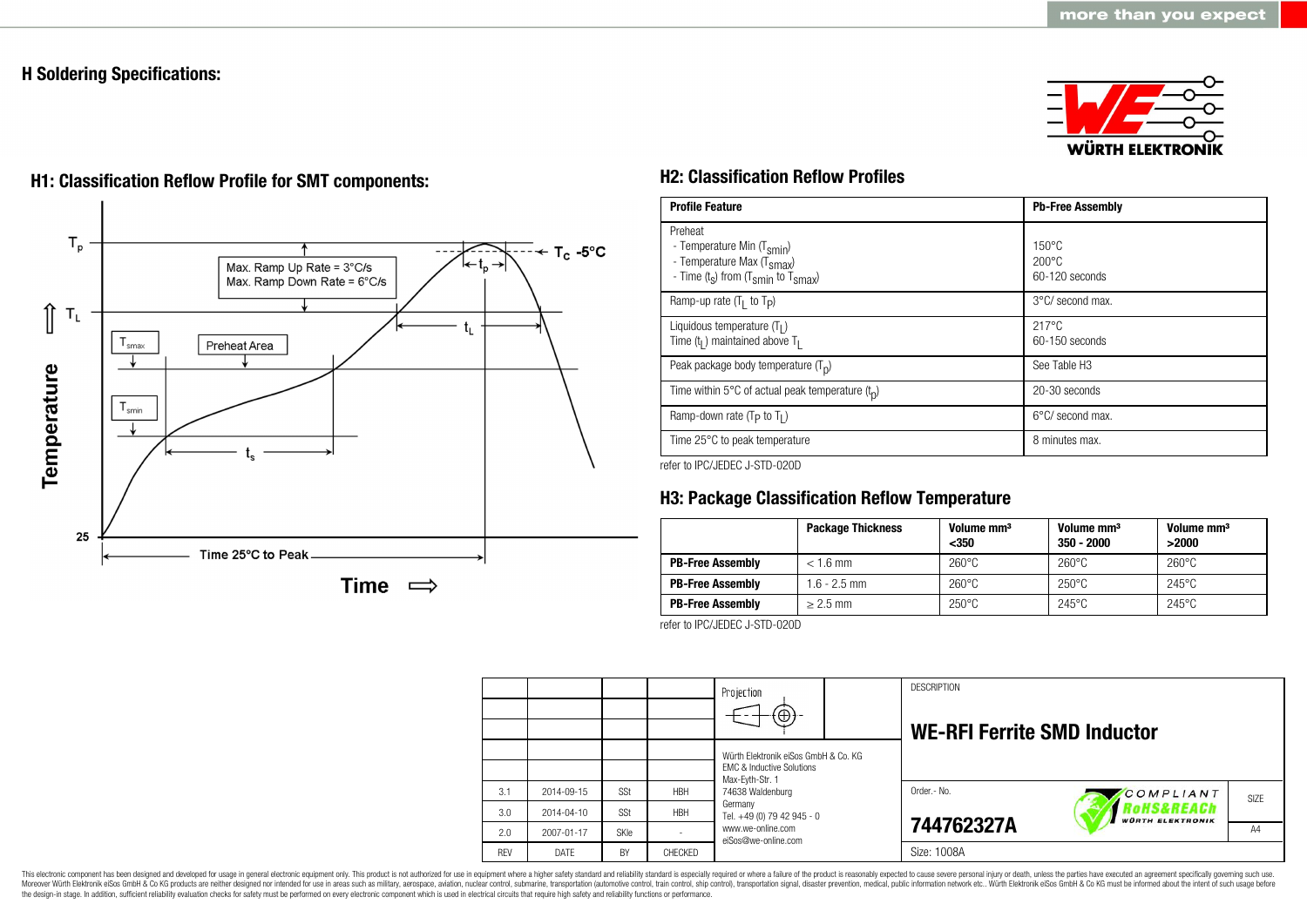### **I Cautions and Warnings:**

**The following conditions apply to all goods within the product series of WE-RFI of Würth Elektronik eiSos GmbH & Co. KG:**

#### **General:**

All recommendations according to the general technical specifications of the data sheet have to be complied with.

The usage and operation of the product within ambient conditions, which probably alloy or harm the wire isolation, has to be avoided.

If the product is potted in customer applications, the potting material might shrink during and after hardening. The product is exposed to the pressure of the potting material with the effect that the core, wire and termination is possibly damaged by this pressure and so the electrical as well as the mechanical characteristics are endangered to be affected. After the potting material is cured, the core, wire and termination of the product have to be checked if any reduced electrical or mechanical functions or destructions have occurred.

The responsibility for the applicability of customer specific products and use in a particular customer design is always within the authority of the customer. All technical specifications for standard products do also apply to customer specific products.

Cleaning agents that are used to clean the customer application might damage or change the characteristics of the component, body, pins or termination.

Direct mechanical impact to the product shall be prevented as the core material could flake or in the worst case it could break.

#### **Product specific:**

Follow all instructions mentioned in the data sheet, especially:

- •The soldering profile has to be complied with according to the technical reflow soldering specification, otherwise this will void the warranty.
- •All products shall be used before the end of the period of 12 months based on the product date code, if not a 100% solderability can´t be ensured.
- •Violation of the technical product specifications such as exceeding the nominal rated current will void the warranty.

The general and product specific cautions comply with the state of the scientific and technical knowledge and are believed to be accurate and reliable; however, no responsibility is assumed for inaccuracies or incompleteness.



|            |                  |             |            | Projection<br>$\textcircled{\scriptsize{+}}$                                                                        |  | <b>DESCRIPTION</b><br><b>WE-RFI Ferrite SMD Inductor</b> |                                      |      |
|------------|------------------|-------------|------------|---------------------------------------------------------------------------------------------------------------------|--|----------------------------------------------------------|--------------------------------------|------|
|            |                  |             |            | Würth Elektronik eiSos GmbH & Co. KG<br><b>EMC &amp; Inductive Solutions</b><br>Max-Evth-Str. 1<br>74638 Waldenburg |  |                                                          |                                      |      |
| 3.1        | 2014-09-15       | SSt         | <b>HBH</b> |                                                                                                                     |  | Order.- No.                                              | COMPLIANT                            | SIZE |
| 3.0        | $2014 - 04 - 10$ | SSt         | <b>HBH</b> | Germany<br>Tel. +49 (0) 79 42 945 - 0                                                                               |  |                                                          | oHS&REACh<br><b>WÜRTH ELEKTRONIK</b> |      |
| 2.0        | 2007-01-17       | <b>SKIe</b> |            | www.we-online.com<br>eiSos@we-online.com                                                                            |  | 744762327A                                               |                                      | A4   |
| <b>REV</b> | DATE             | BY          | CHECKED    |                                                                                                                     |  | Size: 1008A                                              |                                      |      |

This electronic component has been designed and developed for usage in general electronic equipment only. This product is not authorized for use in equipment where a higher safety standard and reliability standard is espec Moreover Würth Elektronik eiSos GmbH & Co KG products are neither designed nor intended for use in areas such as military, aerospace, aviation, nuclear control, submarine, transportation (automotive control), tain control) the design-in stage. In addition, sufficient reliability evaluation checks for safety must be performed on every electronic component which is used in electrical circuits that require high safety and reliability functions